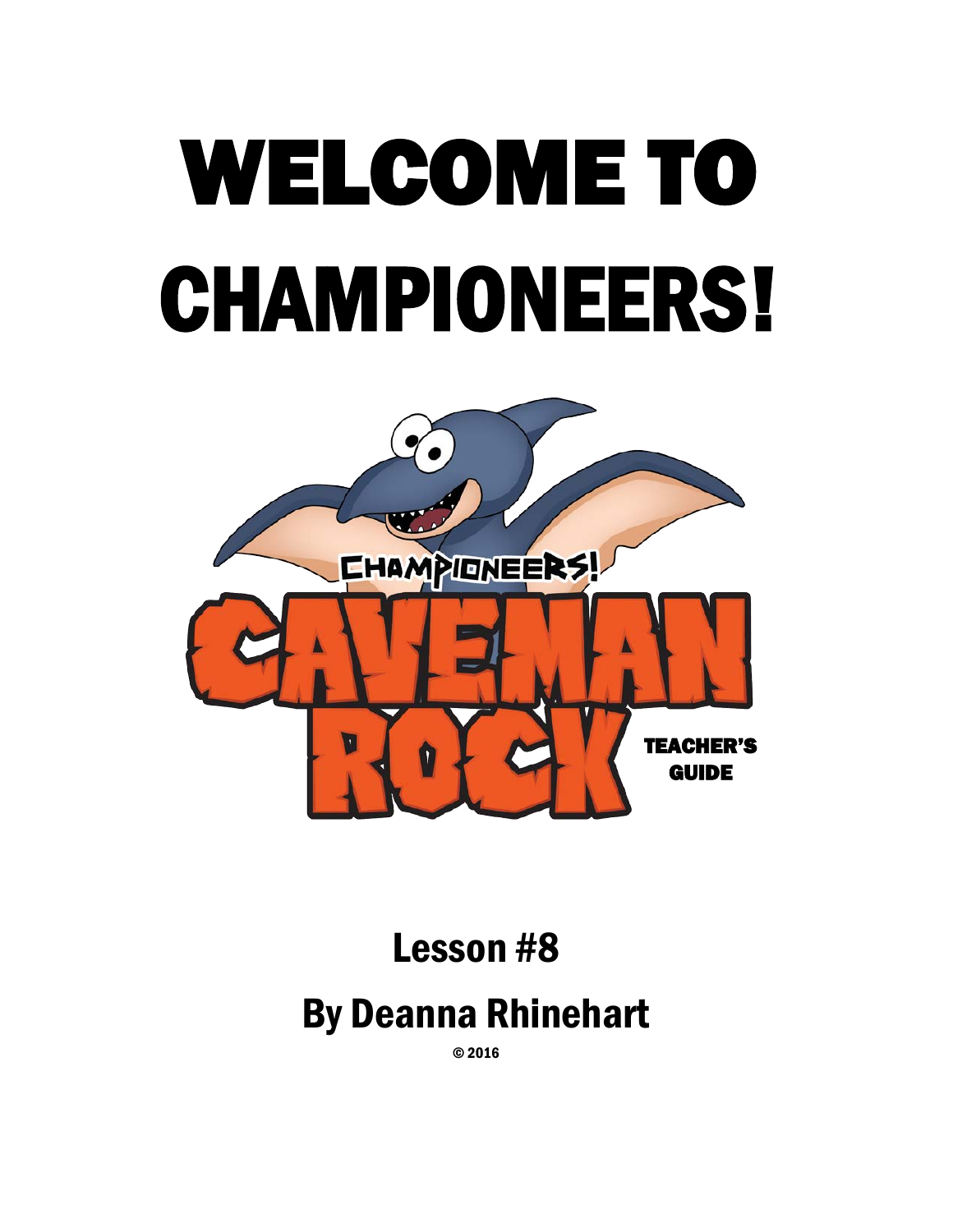

### Lesson Eight

#### **Lesson Eight The Truth in You**

- **Key: Shine Your Light**
- **Concept: Self-Reflection**

#### **Class Agenda**

- **1. Greetings**
- **2. Review**
- **3. Sing: Pterodactyl Twist**
- **4. Video: Lesson #8 Shine Your Light**
- **5. Activity:** Shine Your Light
- **6. Sing: Pterodactyl Twist**
- **7. Video: Episode #8 The Truth in You**
- **8. Review**
- **9. Leadership Challenge** Shine Your Light

#### **Materials**

- Candle app on phone
- A mirror

#### **Objectives**

- **Video: The Truth in You**
- **Song: Pterodactyl Twist**
- **Lesson: Self-Reflection**
- **Activity: Shine Your Light**
- **Challenge: Brighten Someone's Day**

#### **In a Nutshell**

Review. Learn the song, *Pterodactyl Twist*. Discuss what it means to be truthful to yourself. Demonstrate the light in the darkness. Share how Al-x's reflection is trying to show his real self. Review music. Leadership challenge is to brighten someone's day!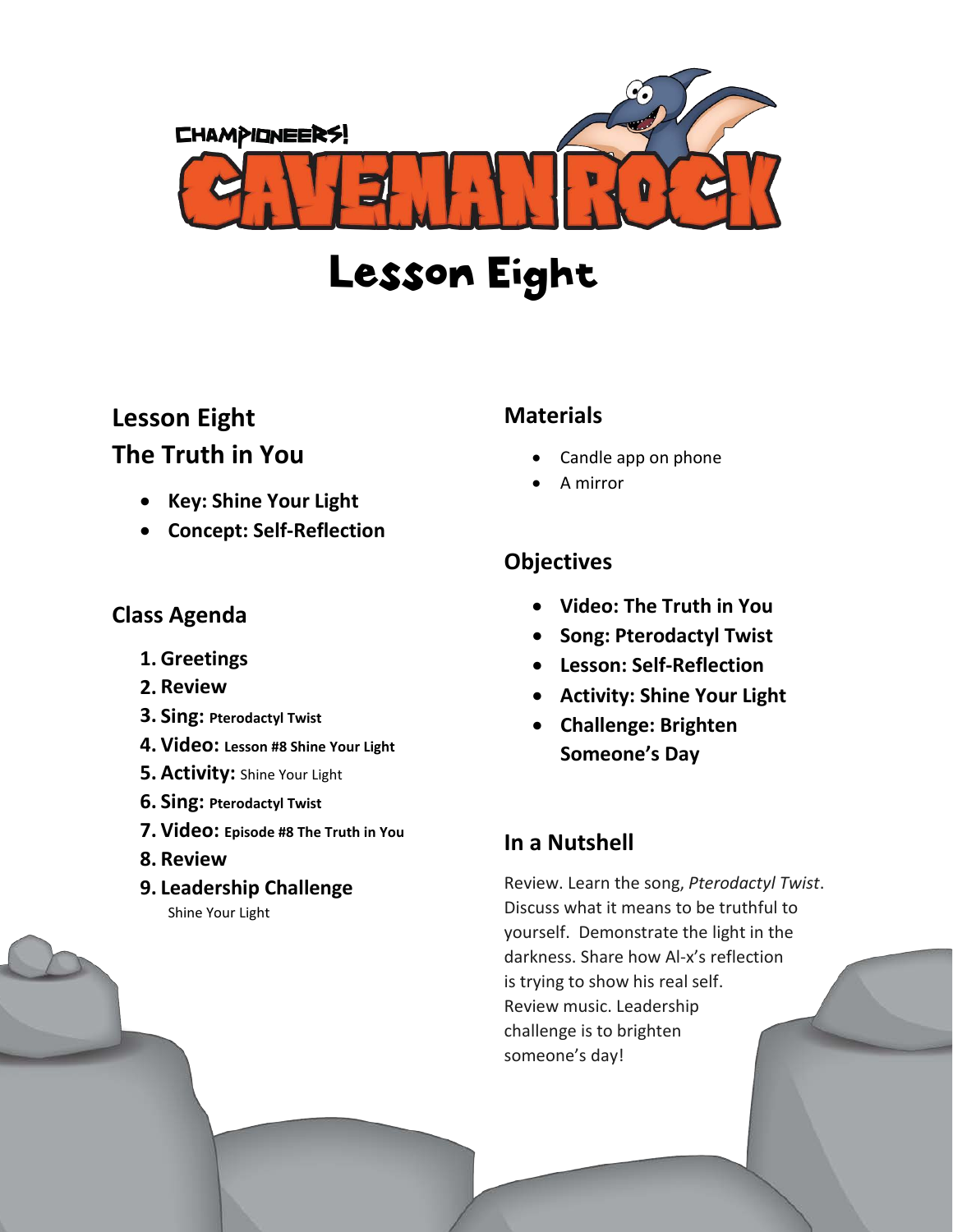## Lesson Eight - Quick View

|   | Greetings               | 1 min | Set the tone for<br>your class | Modified Championeers! Roll Call.                                                                                                                                                                                      |
|---|-------------------------|-------|--------------------------------|------------------------------------------------------------------------------------------------------------------------------------------------------------------------------------------------------------------------|
|   | Review                  | 4 min | Review all songs               | Slowly address any tricky spots from<br>last week without the music. Repeat<br>as needed then sing and dance<br>without music. Add music.                                                                              |
|   | Sing & Swing            | 7 min | <b>Pterodactyl Twist</b>       | Listen to song, Pterodactyl Twist,<br>while keeping a steady beat. Call and<br>response, add movements.                                                                                                                |
|   | Video: Lesson #8        | 3 min | Shine Your Light               | Discuss how to see things from a<br>different perspective. Demonstrate<br>how one light in a room chases away<br>all the darkness. Live and/or Video.                                                                  |
| 5 | Opt. Activity           | Opt.  | Shine Your Light               | Demonstrate how one light in a room<br>chases away all the darkness.                                                                                                                                                   |
| 6 | Sing & Swing            | 3 min | <b>Pterodactyl Twist</b>       | Slow, fix any mistakes. Then faster<br>until at tempo. Add music.                                                                                                                                                      |
|   | Video: Episode #8       | 3 min | The Truth in You               | Sit in Championeers! Adventure<br>Theater Circle.                                                                                                                                                                      |
| 8 | Review                  | 4 min | As time allows                 | Go through all the songs you've<br>learned. Review lesson.                                                                                                                                                             |
| Ģ | Leadership<br>Challenge | 1 min | Shine Your Light               | Leaders are very aware of how their<br>actions affect others. Instead of being<br>focused on yourself, focus on those<br>around you. Do something kind for<br>someone each day this week and<br>brighten up their day. |

 $\sqrt{ }$ 

20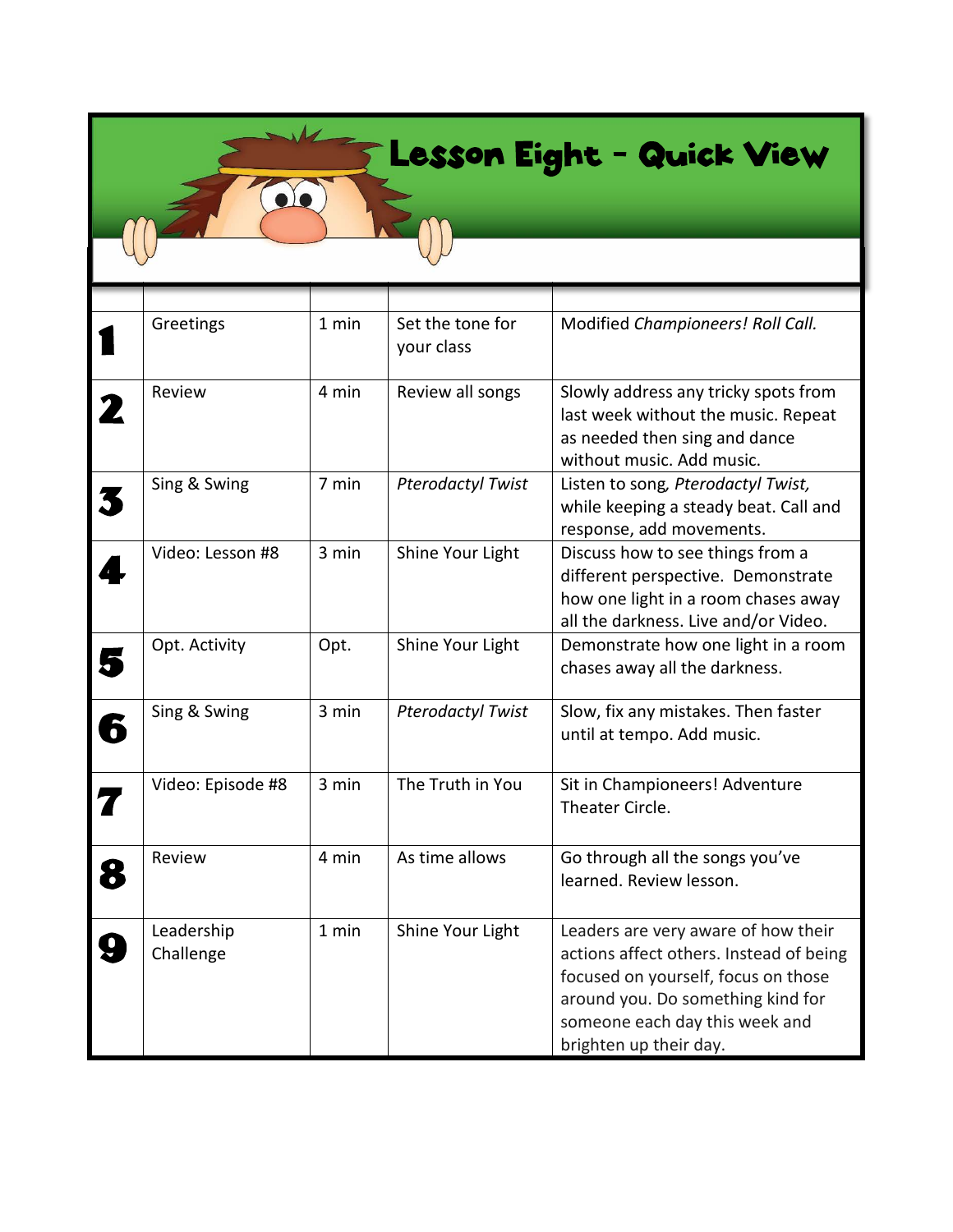## Lesson Details

#### **1.Greetings**

Student Leaders

#### **2. Review**



#### **3. Sing & Swing Pterodactyl Twist**

This song is danced at the school dance held in Al-x's honor. Let's listen to see what some of the Caveman's favorite dances are! Pterodactyl twist, Ceratop hop, Pterosaur flap.

- Teach the movements for each of the favorite dances (twist, hop flap).
- Once students can perform all movements, have them sit down and learn the lyrics.
- Next, add lyrics and movements together with the music.
- Learn lyrics by call and response.
- Students sing with the music.
- Next, teach movements to the chorus.
- Add the music.
- Now teach movements for the verse.

• Combine all words and movements with the music.

#### LESSON CLICK-CLASS

#### **4.Object Lesson Intro Self-Reflection**

We have a unique ability to either brighten or dampen someone's day just by our attitudes. Have you ever been around a happy person? They have a way of making your day just a little happier. Have you ever been around someone with a bad attitude? It's hard to be happy when you're with someone who's grumpy or mad.

Think of your attitude as being like a candle that burns inside of you. The candle is fueled by your attitudes, which are fueled by your self-esteem. If you don't know your intrinsic worth, then your self-esteem can be affected by anything and everything that goes on around you. Sometimes we get smelly attitudes that dampen our flame, and instead of brightening the world around us, our attitudes hurt those around us.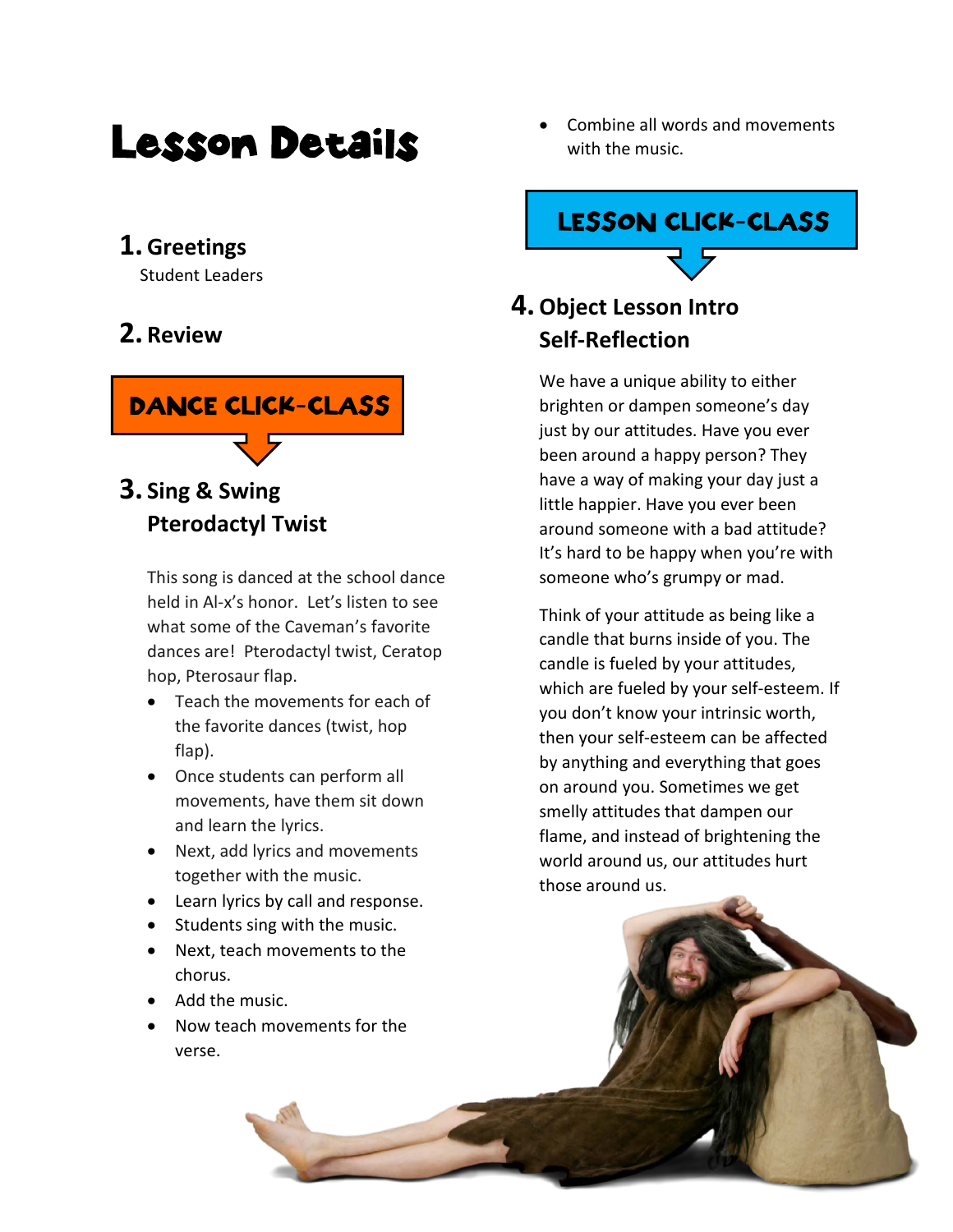Attitudes can reflect peer pressure because sometimes we don't even know why we're acting the way we do; we're just acting like everyone else.

To stop peer pressure and associated attitudes, ask yourself why you are feeling a certain way. Stop and think about how your attitude is affecting others. Are you shining your light or are you putting out the flame in others? When you are in a conflict consider the other person's point of view. Can you imagine how the other person might feel? Is there anything you could have done differently? Is it possible that there has been a misunderstanding? When you stop and really consider the whole situation, including your part, as well as the other person's point of view, this is called self-reflection. It helps you see things from a different perspective. This skill will help you avoid conflicts and solve them more quickly.

#### **Video: Object Lesson #8 Shine Your Light**



#### **5.Optional Activity Shine Your Light**

Have candle app on phone, or use a flashlight. Turn off all the lights and close the blinds. Show how one light can chase away the darkness. Now bring out a mirror, and reflect the light in the mirror. Look at how much light the candle can reflect when there's a mirror. The light is truth that Al-x knows in his heart. He knows what happened at the fishing derby, and he knows his dad is still proud of him no matter what. When he starts to remember truth, it grows in his heart, and takes away his arrogance and pride.

When the light is placed in front of the mirror it reflects twice as much light. That's what happens when we start to believe in each other and shine our light together!



#### **6. Sing & Swing Pterodactyl Twist**

Practice and review lyrics and movements to *Pterodactyl Twist*. Very slow at first to fix any mistakes, then speed up to full speed. Don't add music until you've run through it at least two times. Then add music.